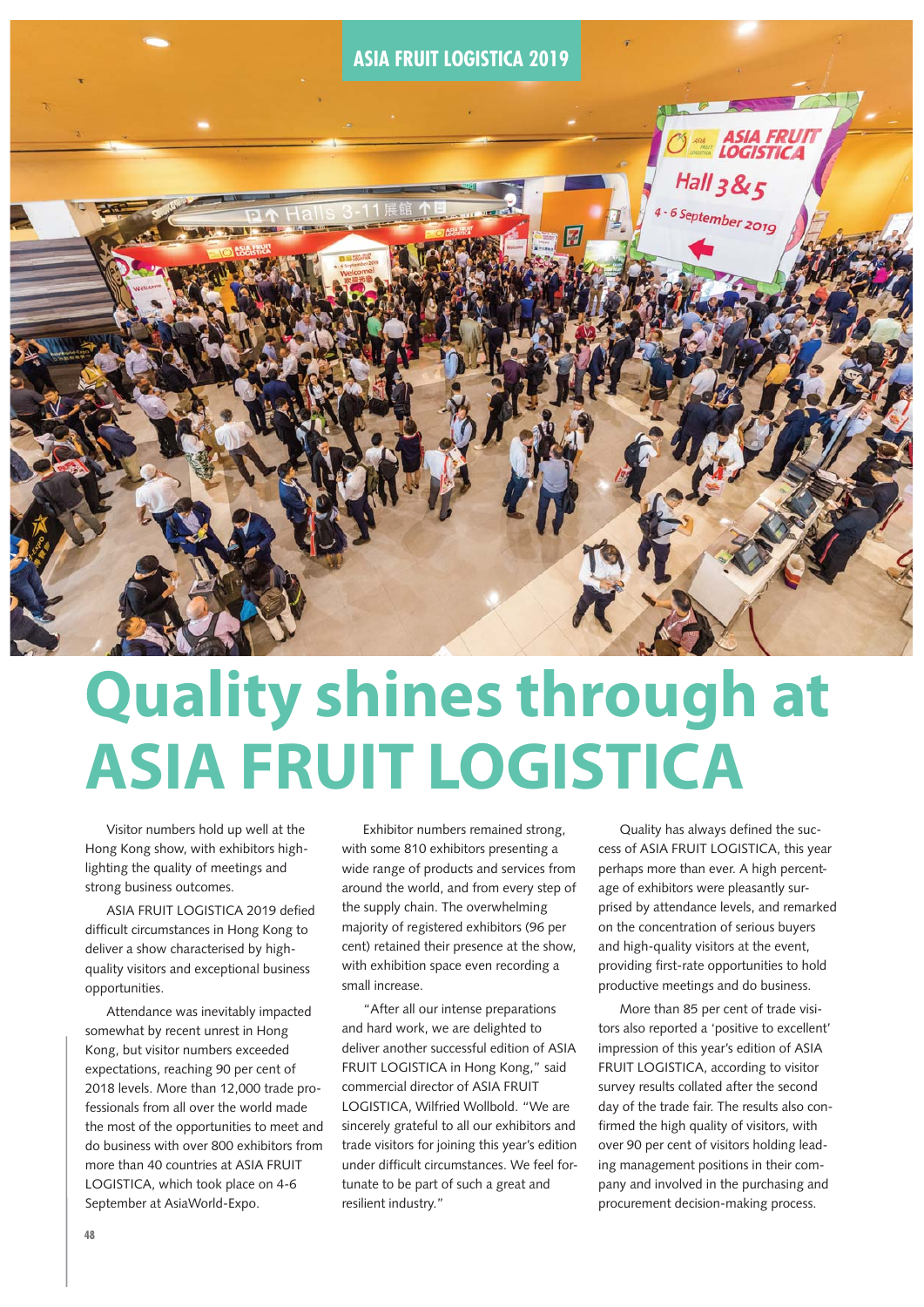As the first Partner Country in the 12 year history of ASIA FRUIT LOGISTICA, Peru brought its biggest-ever delegation to the show and enjoyed a highly successful participation.

"ASIA FRUIT LOGISTICA is the gateway to Asia," said Victor Sarabia, agribusiness manager at PromPeru. "This has been a revealing edition because it has enabled us to learn more about the retailer and final consumer as well as market trends. We expect to increase the number of Peruvian exhibitors by around 30 per cent next year and also include logistics operators and brands."

## **Strong start at ASIAFRUIT CONGRESS**

ASIA FRUIT LOGISTICA's business week got off on a strong footing at ASI-AFRUIT CONGRESS, Asia's premier fresh produce conference event on 3 September. Held the day before ASIA FRUIT LOGISTICA at the same venue, ASIAFRUIT CONGRESS delivered a big picture view of the key changes and developments across production, marketing and trade in Asia's fast-moving fresh produce markets.

A wide range of expert insights on future trends were shared by high-profile speakers such as Harry Debney, CEO of leading Australian fresh produce group Costa, Raymond Yeung, chief China economist for ANZ Bank, and Jason Zhang, president of major Chinese distributor Joy Wing Mau. Afternoon workshop sessions spotlighted exciting growth areas of the business, including the role of intellectual property varieties, Spain's emergence as a supplier to Asia, brand localisation, Asia's booming cherry market, and the growing influence of ecommerce and New Retail on South-East Asia's grocery market.

Delegates to ASIAFRUIT CONGRESS received the first copies of the 2019 ASI-AFRUIT CONGRESS STATISTICS HAND-BOOK. The unique statistical guide to Asia's fresh fruit and vegetable business covers 12 different markets, and features Vietnam for the first time this year, as well as a global fruit map displaying the main trade lanes for fresh fruit imports to Asia.

## **ASIA FRUIT AWARD winners announced**

The winners of the ASIA FRUIT

AWARDS were also announced at ASI-AFRUIT CONGRESS in a ceremony that has become a centrepiece of the event.

Presented by ASIAFRUIT MAGAZINE and ASIA FRUIT LOGISTICA to celebrate excellence in Asia's fresh produce business, the ASIA FRUIT AWARDS recognise Asia's best companies in produce marketing, importing and retailing respectively, while the 'Impact Award' acknowledges significant contribution to developing the fresh fruit and vegetable business in Asia.

Marketer of miniature apples Rockit Global won the 'Marketing Campaign of the Year' for its innovative 2019 campaign in China, Indonesian importer Laris Manis Utama won the 'Importer of the Year', Chinese food retailer Yonghui Superstores scooped 'Produce Retailer of the Year' and the 'Impact Award' went to Indian importer-grower-distributor Yupaa Group.

## **Hall Forums provide information hub**

Information opportunities did not stop at ASIAFRUIT CONGRESS, with visitors to ASIA FRUIT LOGSITICA able to gain valuable takeaways and practical solu-

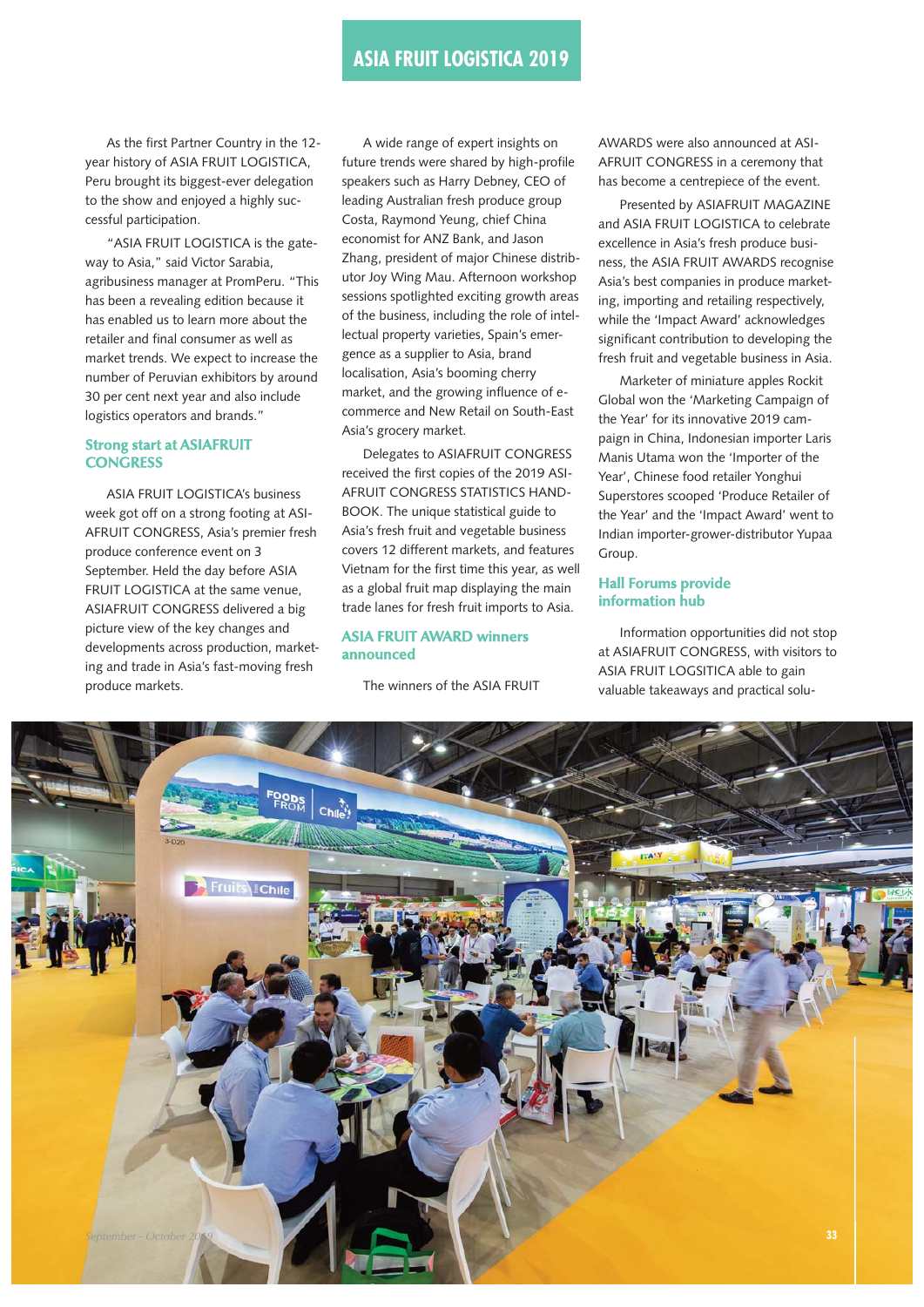# **ASIA FRUIT LOGISTICA 2019**

tions on a range of subjects at a series of free-to-attend Hall Forums.

At Hall Forum 1, ASIAFRUIT BUSI-NESS FORUM offered sessions on the hour from 11am each day. From the advantages of packhouse automation to the rising marketing power of influencers, these sessions provided visitors with a wide range of practical advice for managing their fresh produce businesses.

Each morning at Hall Forum 2, SMART HORTICULTURE ASIA explored the rising influence of digitalisation and disruptive technology in the fresh produce industry. The attention turned to cold chain management and transport systems each afternoon at Hall Forum 2, where COOL LOGISTICS ASIA took centre stage.

The Hall Forums attracted a collective audience of 1,300 attendees over the course of the three days, covering a wide range of subjects, including sustainable packaging, artificial intelligence, and the growing influence of e-commerce on perishable logistics.

In addition to the Hall Forums, two events took place alongside ASIA FRUIT LOGISTICA for the first time this year.

The 12th International Frutic symposium was held in conjunction with ASIA FRUIT LOGISTICA, bringing together academic scientists and fresh produce industry professionals for technical discussions covering innovations, new technologies and research required to promote the supply of safe, high-quality fresh fruit and vegetables.

Global Women Fresh, the newly created networking platform for women in the international fresh produce industry, also held its first meeting at ASIA FRUIT LOGISTICA, following the success of the non-profit organisation's inaugural event at this year's FRUIT LOGISTICA trade fair in Berlin. Global Produce Events also hosted the 2nd Chinese Business Leaders Breakfast together with Fruitnet Media International on the second day of the show (5 September).

ASIA FRUIT LOGISTICA 2019 concluded on a positive note, and confirmed its position as the essential annual event for Asia's fast-growing fresh produce market, which is set to make up over 50 per cent of global consumer spending on fresh fruit and vegetables by 2030. "We welcome you to join us again next year,

when ASIA FRUIT LOGISTICA takes place in the last week of September (23-25 September)," said Wollbold.

The next edition of ASIA FRUIT LOGISTICA takes place on 23-25 September 2020 at AsiaWorld-Expo in Hong Kong. ASIAFRUIT CONGRESS takes place on 22 September 2020 at the same venue.

## **Statements by the visitors**

David Smith, Confluencer (China) "The quality of buyers has been exceptional. The concentrated quality of people should be one of the key gauges of success for any trade show, and this year's edition certainly delivered."

Gavin Ger, commercial strategy director, Laava (Australia) "We've been astonished by the number of lead generations we've had here. The concentration of key decision makers and influencers all in one place make it an extremely efficient way of covering the ground. We've never experienced such a vibrant and impactful event over three days."

Nabeel Essa, director, Tasho Enterprises (Bangladesh) "The show is a little quieter this year, but it's been good